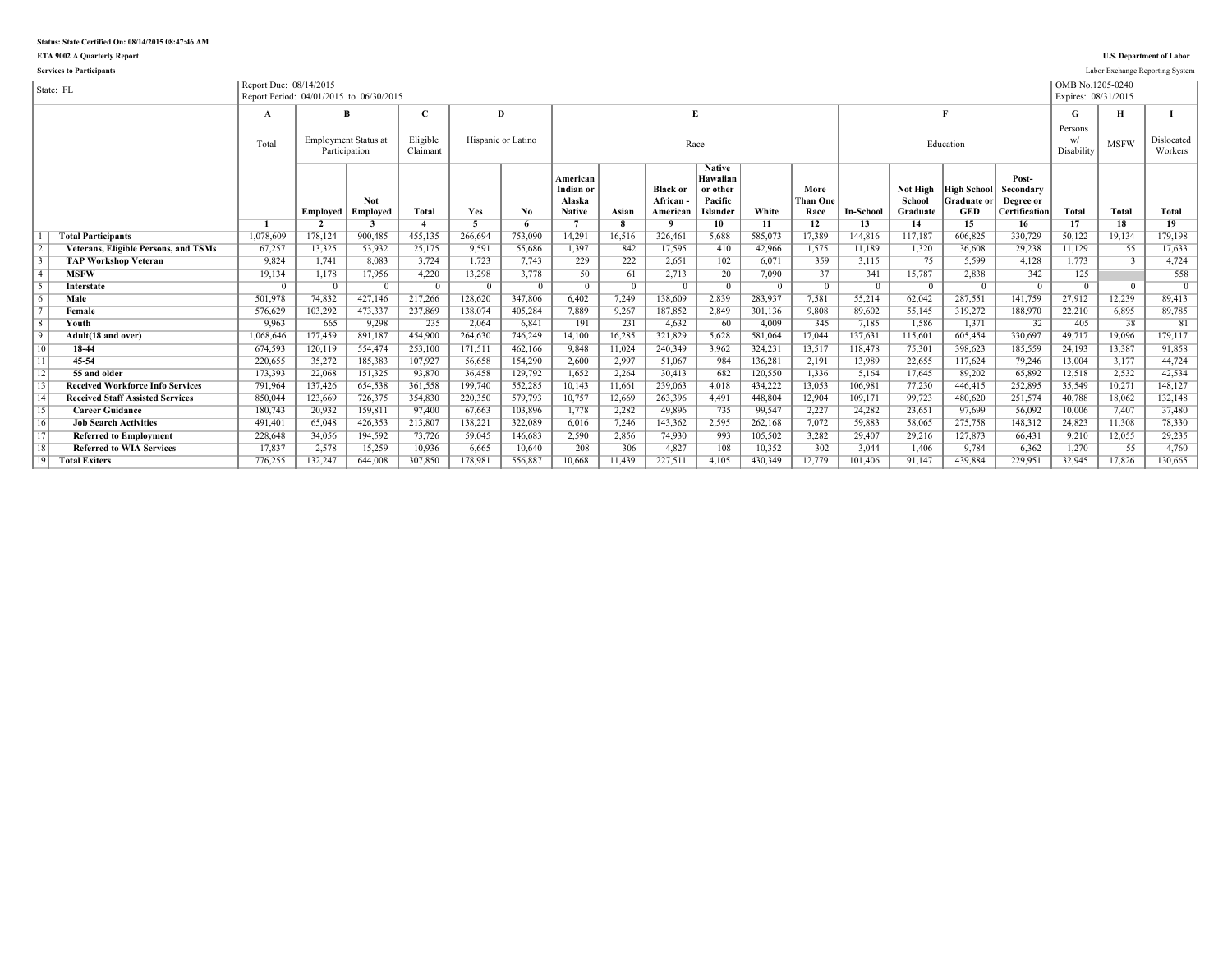## **Status: State Certified On: 08/14/2015 08:48:52 AM**

## **ETA 9002 B Quarterly Report U.S. Department of Labor**

**Services to Veterans** Labor Exchange Reporting System

|                | State:FL                                  |                | Report Due:08/14/2015                  |                |                |                |                |                |          | OMB No.1205-0240    |                |            |
|----------------|-------------------------------------------|----------------|----------------------------------------|----------------|----------------|----------------|----------------|----------------|----------|---------------------|----------------|------------|
|                |                                           |                | Report Period:04/01/2015 to 06/30/2015 |                |                |                |                |                |          | Expires: 08/31/2015 |                |            |
|                |                                           |                |                                        |                |                | B              | $\mathbf C$    | D              | E        | F                   | G              | $\bf H$    |
|                |                                           |                | Total Veterans, Eligible Persons, and  |                |                | <b>TSMs</b>    | Campaign       | Disabled       | Special  | Recently            | Post 9/11      | <b>TAP</b> |
|                |                                           |                | <b>TSMs</b>                            |                |                |                | Badge          | Veterans       | Disabled | Separated           | Era            | Veterans   |
|                |                                           |                |                                        |                |                |                | Veterans       |                | Veterans | Veterans            | Veterans       |            |
|                |                                           | 18-44          | 45-54                                  | $55+$          | Total          |                |                |                |          | $(3 \text{ yrs})$   |                |            |
|                |                                           | $\blacksquare$ | $\mathbf{2}$                           | 3              | 4              | 5              | 6              | $\overline{7}$ | 8        | 9                   | 10             | 11         |
|                | Total Veterans Eligible Persons, and TSMs | 30,370         | 18,728                                 | 18,158         | 67,257         | 3,333          | 29,265         | 15,989         | 6,433    | 10,718              | 24,446         | 9,824      |
| $\overline{2}$ | TAP Workshop Veteran                      | 7,627          | 1,548                                  | 649            | 9,824          | 1,171          | 5,481          | 3,030          | 1,706    | 5,969               | 7,430          | 9,824      |
| $\overline{3}$ | Male                                      | 23,304         | 15,475                                 | 16,296         | 55,075         | 2,685          | 25,530         | 13,009         | 5,152    | 8,591               | 19,319         | 8,023      |
| $\overline{4}$ | Female                                    | 7,066          | 3,253                                  | 1,862          | 12,182         | 648            | 3,735          | 2,980          | 1,281    | 2,127               | 5,127          | 1,801      |
| 5              | 18-44                                     |                |                                        |                |                | 2,817          | 15,028         | 7,521          | 3,410    | 9,459               | 19,808         | 7,627      |
| 6              | 45-54                                     |                |                                        |                |                | 476            | 6,964          | 4,780          | 1,926    | 1,044               | 3,688          | 1,548      |
| $\overline{7}$ | 55 and older                              |                |                                        |                |                | 39             | 7,273          | 3,688          | 1,097    | 215                 | 950            | 649        |
| $\,8\,$        | Received Workforce Info Services          | 23,404         | 14,213                                 | 13,169         | 50,787         | 2,757          | 22,206         | 12,264         | 5,081    | 8,217               | 18,922         | 8,258      |
| 9              | <b>Received Staff Assisted Services</b>   | 23,338         | 14,930                                 | 15,057         | 53,326         | 2,314          | 22,831         | 12,597         | 4,953    | 8,307               | 18,749         | 7,129      |
| 10             | Career Guidance                           | 6,696          | 4,277                                  | 4,154          | 15,127         | 592            | 6,464          | 4,065          | 1,687    | 2,373               | 5,457          | 2,401      |
| 11             | <b>Job Search Activities</b>              | 13,844         | 9,096                                  | 9,203          | 32,143         | 1,471          | 13,755         | 7,770          | 3,102    | 4,936               | 11,276         | 4,367      |
| 12             | Referred to Employment                    | 6,622          | 4,663                                  | 4,139          | 15,424         | 583            | 6,381          | 3,651          | 1,412    | 2,133               | 5,347          | 2,055      |
| 13             | Referred to WIA Services                  | 877            | 561                                    | 456            | 1,894          | 61             | 792            | 496            | 182      | 297                 | 670            | 294        |
| 14             | Referred to Intensive Services            | 4,313          | 3,074                                  | 2,797          | 10,184         | 274            | 4,431          | 3,067          | 1,293    | 1,494               | 3,593          | 1,527      |
| 15             | Referred to Federal Training              | 934            | 619                                    | 486            | 2,039          | 62             | 866            | 572            | 217      | 323                 | 736            | 319        |
| 16             | Placed in Federal Training                | 10             | 6                                      |                | 17             | $\overline{0}$ | 8              | 6              |          | 2                   | 5.             | 3          |
| 17             | Referred to Federal Job                   | 181            | 143                                    | 120            | 444            | 29             | 184            | 142            | 55       | 60                  | 143            | 67         |
| 18             | Entered into Federal Job                  | $\Omega$       | $\overline{2}$                         | $\overline{0}$ | $\overline{2}$ | $\overline{0}$ | $\overline{2}$ |                |          |                     | $\overline{2}$ |            |
| 19             | Referred to Federal Contractor Job        |                |                                        |                |                |                | 2,321          |                | 561      | 765                 | 1,561          | 601        |
| 20             | Entered into Federal Contractor Job       |                |                                        |                |                |                | 19             |                | 5        | 12                  | 20             | 8          |
| 21             | <b>Total Exiters</b>                      | 22,454         | 13,498                                 | 12,816         | 48,768         | 2,456          | 21,280         | 11,303         | 4,490    | 7,859               | 17,757         | 6,626      |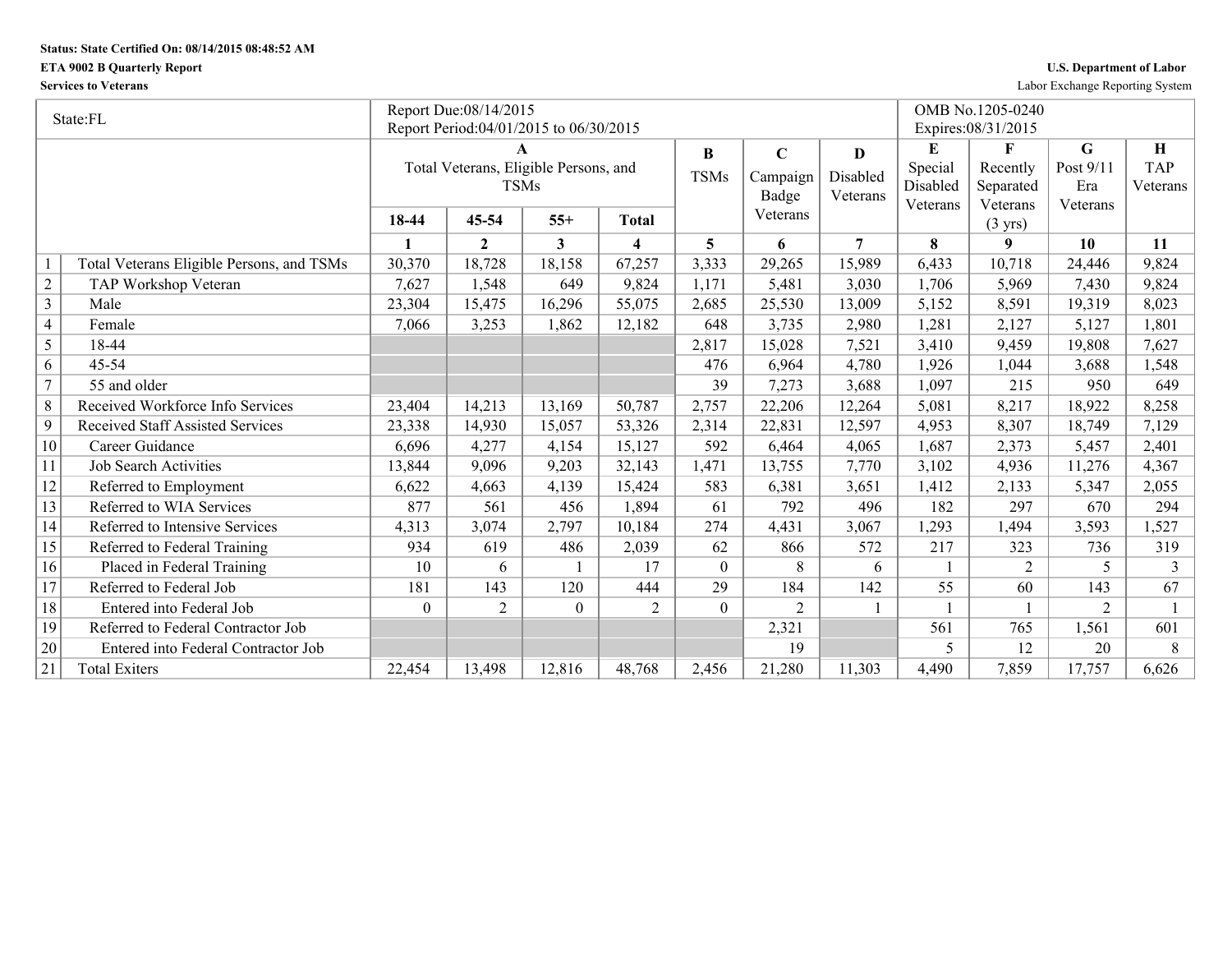## **Status: State Certified On: 08/14/2015 08:50:00 AM**

### **ETA 9002 C Quarterly Report U.S. Department of Labor**

| <b>Performance Outcomes - Exiters</b>                      |                        |                                         |                    |                  |                                                  |            |                                        |                                                                     |                         |                                 |                 |                                |                                      |                                                        |                          |                                          | Labor Exchange Reporting System |
|------------------------------------------------------------|------------------------|-----------------------------------------|--------------------|------------------|--------------------------------------------------|------------|----------------------------------------|---------------------------------------------------------------------|-------------------------|---------------------------------|-----------------|--------------------------------|--------------------------------------|--------------------------------------------------------|--------------------------|------------------------------------------|---------------------------------|
| State: FL                                                  | Report Due: 08/14/2015 | Report Period: 04/01/2015 to 06/30/2015 |                    |                  |                                                  |            |                                        |                                                                     |                         |                                 |                 |                                |                                      |                                                        |                          | OMB No. 1205-0240<br>Expires: 08/31/2015 |                                 |
|                                                            | A                      | B                                       | Hispanic or Latino |                  |                                                  |            |                                        | D<br>Race                                                           |                         |                                 |                 |                                | Education                            |                                                        |                          |                                          |                                 |
| <b>Exiters</b><br><b>Performance Outcomes</b>              | Total<br>Exiters       | Eligible Claimant                       | Yes                | No.              | American<br>Indian or<br>Alaska<br><b>Native</b> | Asian      | <b>Black or</b><br>African<br>American | <b>Native</b><br>Hawaiian<br>or other<br>Pacific<br><b>Islander</b> | White                   | More<br>Than<br><b>Dne Race</b> | In-School       | Not High<br>School<br>Graduate | High<br>School<br>Graduate<br>or GED | Post<br>Secondary<br>Degree or<br><b>Certification</b> | Persons w/<br>Disability | <b>MSFW</b>                              | Dislocated<br>Workers           |
|                                                            |                        | $\overline{2}$                          | 3                  |                  | -5                                               | 6<br>5.646 |                                        | 8                                                                   | $\mathbf{Q}$<br>241.499 | 10                              | 11              | 12<br>59.967                   | 13                                   | 14                                                     | 15                       | 16                                       | 17                              |
| <b>Entered Employment Numerator</b>                        | 437,979                | 206,174<br>81                           | 112,853<br>492     | 304,731<br>1,612 | 5,355<br>46                                      | 25         | 125,025<br>913                         | 2,412<br>$\overline{11}$                                            |                         | 6,301<br>100                    | 51,101<br>1,497 | 434                            | 247,253<br>496                       | 123,104<br>14                                          | 12,925<br>52             | 14,245<br>24                             | 87,819<br>27                    |
| <b>Entered Employment(Youth)</b>                           | 2,313                  | 123.093                                 | 77,935             | 197,290          | 3,875                                            | 3,935      |                                        | 1,732                                                               | 1,143                   | 5,107                           |                 | 40.134                         |                                      | 72,943                                                 | 7.291                    | 10,266                                   | 50.626                          |
| <b>Entered Employment(18-44)</b>                           | 289,745<br>89,990      | 49.645                                  | 23,187             | 63,339           | 966                                              | 1.094      | 95,400<br>19,467                       | 432                                                                 | 144,767<br>56,483       | 746                             | 43,585<br>4,637 | 11,958                         | 170,902<br>47,873                    | 29,800                                                 | 3,259                    | 2,238                                    | 21,888                          |
| <b>Entered Employment</b> (45-54)                          | 55,927                 | 33.354                                  | 11,238             | 42,487           | 467                                              | 591        | 9,242                                  | 237                                                                 | 39,106                  | 347                             | 1.382           | 7.441                          | 27,978                               | 20,347                                                 | 2,323                    | 1,717                                    | 15,278                          |
| <b>Entered Employment(55 and over)</b>                     |                        |                                         |                    |                  |                                                  |            |                                        |                                                                     |                         |                                 |                 |                                |                                      |                                                        |                          |                                          |                                 |
| <b>Entered Employment Rate Denominator</b>                 | 685,715                | 317,976                                 |                    |                  |                                                  |            |                                        |                                                                     |                         |                                 |                 |                                |                                      |                                                        | 30,758                   | 17,304                                   | 133,879                         |
| <b>Entered Employment Rate</b>                             | 64                     | 65<br>156.510                           |                    |                  |                                                  |            |                                        |                                                                     |                         |                                 |                 |                                |                                      |                                                        | 42                       | 82                                       | 66                              |
| <b>Employment Retention at Six Mo. Numerator</b>           | 476.744                |                                         |                    |                  |                                                  |            |                                        |                                                                     |                         |                                 |                 |                                |                                      |                                                        |                          | 10.405                                   |                                 |
| <b>Employment Retention at Six Mo. Denominator</b>         | 571,749                | 185,530<br>84                           |                    |                  |                                                  |            |                                        |                                                                     |                         |                                 |                 |                                |                                      |                                                        |                          | 14,854                                   |                                 |
| <b>Employment Retention Rate at Six Mo.</b>                | 83                     |                                         |                    |                  |                                                  |            |                                        |                                                                     |                         |                                 |                 |                                |                                      |                                                        |                          | 70                                       |                                 |
| <b>Six Month Average Earnings Numerator</b>                | 6,265,838,331          | 2,192,917,834                           |                    |                  |                                                  |            |                                        |                                                                     |                         |                                 |                 |                                |                                      |                                                        |                          |                                          |                                 |
| <b>Six Month Average Earnings Denominator</b>              | 476,744                | 156,510                                 |                    |                  |                                                  |            |                                        |                                                                     |                         |                                 |                 |                                |                                      |                                                        |                          |                                          |                                 |
| <b>Six Month Average Earnings Rate</b>                     | 13,143                 | 14,011                                  |                    |                  |                                                  |            |                                        |                                                                     |                         |                                 |                 |                                |                                      |                                                        |                          |                                          |                                 |
| <b>Three Month Median Earnings</b>                         | 4.536                  | 4.824                                   |                    |                  |                                                  |            |                                        |                                                                     |                         |                                 |                 |                                |                                      |                                                        |                          |                                          |                                 |
| <b>Six Month Median Earnings</b>                           | 4,995                  | 5.350                                   |                    |                  |                                                  |            |                                        |                                                                     |                         |                                 |                 |                                |                                      |                                                        |                          |                                          |                                 |
| <b>Entered Employment Rate Follow Work-Info Services</b>   | 64                     |                                         |                    |                  |                                                  |            |                                        |                                                                     |                         |                                 |                 |                                |                                      |                                                        |                          |                                          |                                 |
| <b>Employment Retention Rate Follow Work-Info Services</b> | 84                     |                                         |                    |                  |                                                  |            |                                        |                                                                     |                         |                                 |                 |                                |                                      |                                                        |                          |                                          |                                 |
| <b>Average Earnings Follow Work-Info Services</b>          | 13,235                 |                                         |                    |                  |                                                  |            |                                        |                                                                     |                         |                                 |                 |                                |                                      |                                                        |                          |                                          |                                 |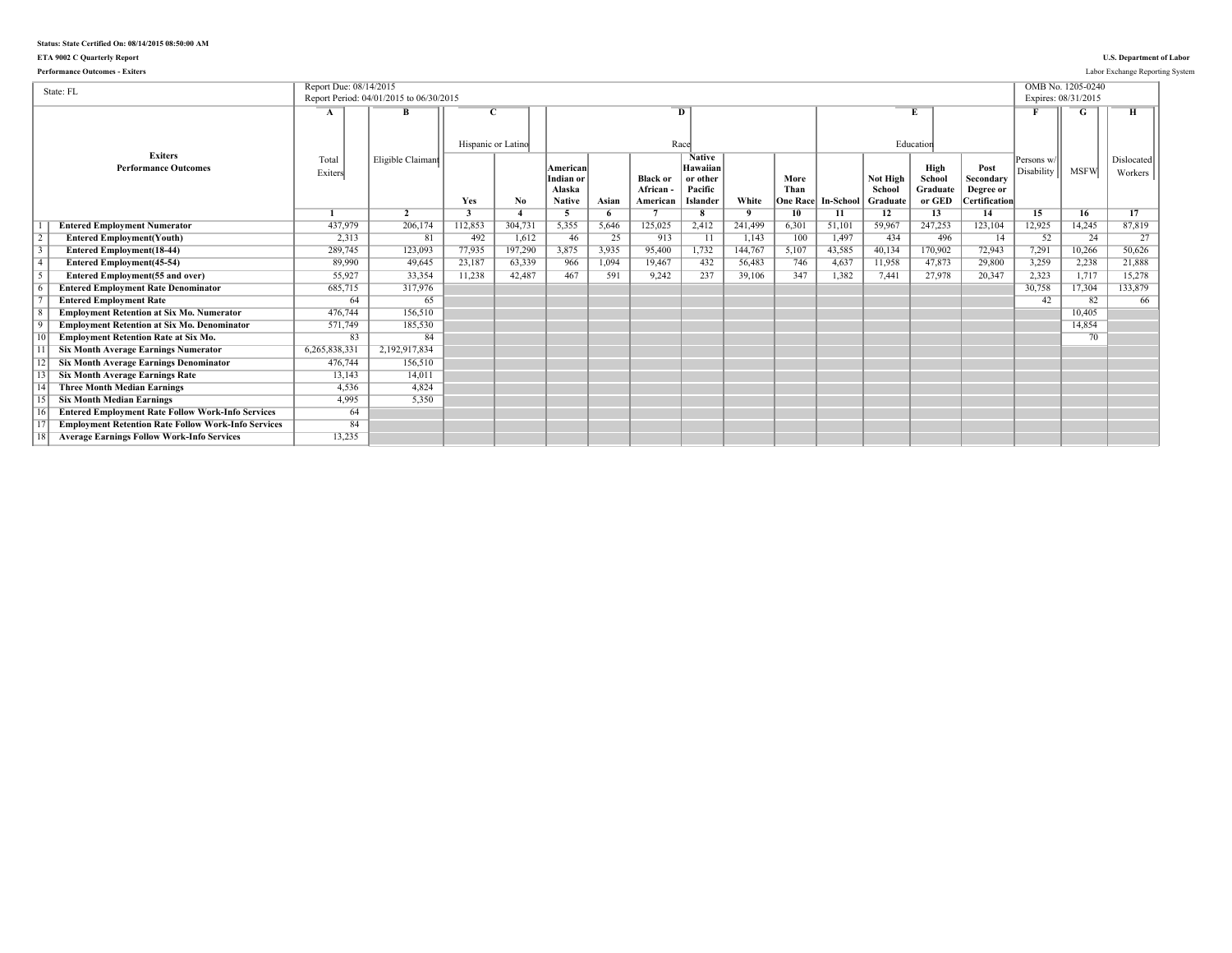## **Status: Save Complete On: 08/13/2015 12:00:00 AM**

## **ETA 9002 D Quarterly Report U.S. Department of Labor**

## **Performance Outcomes - Performance Outcomes - Veterans , Eligible Persons and TSMs** Labor Exchange Reporting System

|    | State: FL                                                  | Report Due: 08/14/2015 |                                            |            |              |             |                |            | OMB No. 1205-0240   |                    |             |            |
|----|------------------------------------------------------------|------------------------|--------------------------------------------|------------|--------------|-------------|----------------|------------|---------------------|--------------------|-------------|------------|
|    |                                                            |                        | Report Period: 04/01/2015 to 06/30/2015    |            |              |             |                |            | Expires: 08/31/2015 |                    |             |            |
|    |                                                            |                        |                                            |            |              | B           |                | D          | E                   |                    | G           | Н          |
|    | <b>Veterans, Eligible Persons, and TSMs</b>                |                        | Total Veterans, Eligible Persons, and TSMs |            |              | <b>TSMs</b> | Campaign Badge | Disabled   | Special Disabled    | Recently           | Post 9/11   | <b>TAP</b> |
|    | <b>Performance Outcomes</b>                                |                        |                                            |            |              |             | Veterans       | Veterans   | Veterans            | Separated Veterans | Era         | Veterans   |
|    |                                                            | 18-44                  | 45-54                                      | $55+$      | <b>Total</b> |             |                |            |                     | $(3 \text{ yrs})$  | Veterans    |            |
|    |                                                            |                        | $\mathcal{L}$                              | 3          |              |             |                |            | 8                   |                    | 10          | 11         |
|    | <b>Entered Employment Numerator</b>                        | 12,159                 | 7,186                                      | 5,592      | 24.937       | 1,127       | 11,337         | 5,092      | 1,809               | 4.944              | 9.969       | 2,804      |
|    | <b>Entered Employment (18-44)</b>                          |                        |                                            |            |              | 969         | 6.508          | 2,678      | 1,043               | 4,465              | 8.442       | 2,307      |
|    | <b>Entered Employment (45-54)</b>                          |                        |                                            |            |              | 142         | 2,572          | 1,523      | 533                 | 407                | 1,276       | 375        |
|    | <b>Entered Employment (55 and over)</b>                    |                        |                                            |            |              | 16          | 2,257          | 891        | 233                 | 72                 | 251         | 122        |
|    | <b>Entered Employment Denominator</b>                      | 18,919                 | 11,962                                     | 12,671     | 43,552       | 1,852       | 19,865         | 10,081     | 3,852               | 8,196              | 16,114      | 4,684      |
|    | <b>Entered Employment Rate</b>                             | 64                     | 60                                         | 44         | 57           | 61          | 57             | 51         | 47                  | 60                 | 62          | 60         |
|    | <b>Employment Retention at Six Months Numerator</b>        | 14,271                 | 8,845                                      | 6.319      | 29,436       | 1,394       | 13,281         | 5,878      | 2,049               | 5,533              | 11,223      | 1,537      |
|    | <b>Employment Retention at Six Months Denominator</b>      | 17.093                 | 10.285                                     | 7,694      | 35,073       | 1,643       | 15,894         | 7,101      | 2,498               | 6,793              | 13,500      | 1,882      |
|    | <b>Employment Retention Rate at Six Months</b>             | 84                     | 86                                         | 82         | 84           | 85          | 84             | 83         | 82                  | 82                 | 83          | 82         |
|    | <b>Entered Employment Follow S-A Services Num.</b>         | 10,019                 | 6,192                                      | 4.868      | 21,079       | 836         | 9.405          | 4,168      | 1,483               | 4,026              | 8,128       | 2,040      |
|    | <b>Entered Employment Follow S-A Services Den.</b>         | 15,377                 | 10.291                                     | 11,163     | 36,831       | 1,303       | 16,500         | 8,339      | 3,170               | 6,532              | 12,914      | 3,259      |
|    | <b>Entered Employment Follow S-A Services Rate</b>         | 65                     | 60                                         | 44         | 57           | 64          | 57             | 50         | 47                  | 62                 | 63          | 63         |
|    | <b>Six Month Average Earnings Numerator</b>                | 210,491,533            | 152,690,385                                | 94,384,260 | 457,572,629  | 25,086,288  | 217,253,615    | 97,830,930 | 35,274,602          | 79,607,671         | 169,894,963 | 24,128,871 |
|    | <b>Six Month Average Earnings Denominator</b>              | 14,271                 | 8.845                                      | 6.319      | 29,436       | 1.394       | 13.281         | 5.878      | 2.049               | 5,533              | 11.223      | 1,537      |
|    | <b>Six Month Average Earnings</b>                          | 14,750                 | 17,263                                     | 14,937     | 15,545       | 17,996      | 16,358         | 16,644     | 17,216              | 14,388             | 15,138      | 15,699     |
| 16 | <b>Three Month Median Earnings</b>                         | 5,380                  | 6.420                                      | 5,061      | 5.600        | 5,813       | 5,917          | 6,025      | 6,136               | 4,876              | 5,435       | 5,010      |
|    | <b>Six Month Median Earnings</b>                           | 5,924                  | 6,789                                      | 5,261      | 6,038        | 7,137       | 6,332          | 6,458      | 6,623               | 5,480              | 5,943       | 6,130      |
| 18 | <b>Entered Employment Rate Follow Work-Info Services</b>   | 65                     | 61                                         | 45         | 58           | 61          | 58             | 52         | 48                  | 61                 | 62          | 60         |
| 19 | <b>Employment Retention Rate Follow Work-Info Services</b> | 84                     | 87                                         | 82         | 84           | 85          | 84             | 83         | 82                  | 82                 | 83          | 81         |
| 20 | <b>Average Earnings Follow Work-Info Services</b>          | 14,727                 | 17,330                                     | 15,016     | 15,575       | 18,042      | 16,456         | 16,706     | 17,253              | 14,366             | 15,117      | 15,521     |
| 21 | <b>Received Credential</b>                                 | $\Omega$               | $\theta$                                   | $\theta$   | $\Omega$     | 0           | $\Omega$       | $\Omega$   |                     | $\Omega$           | 0           | $\Omega$   |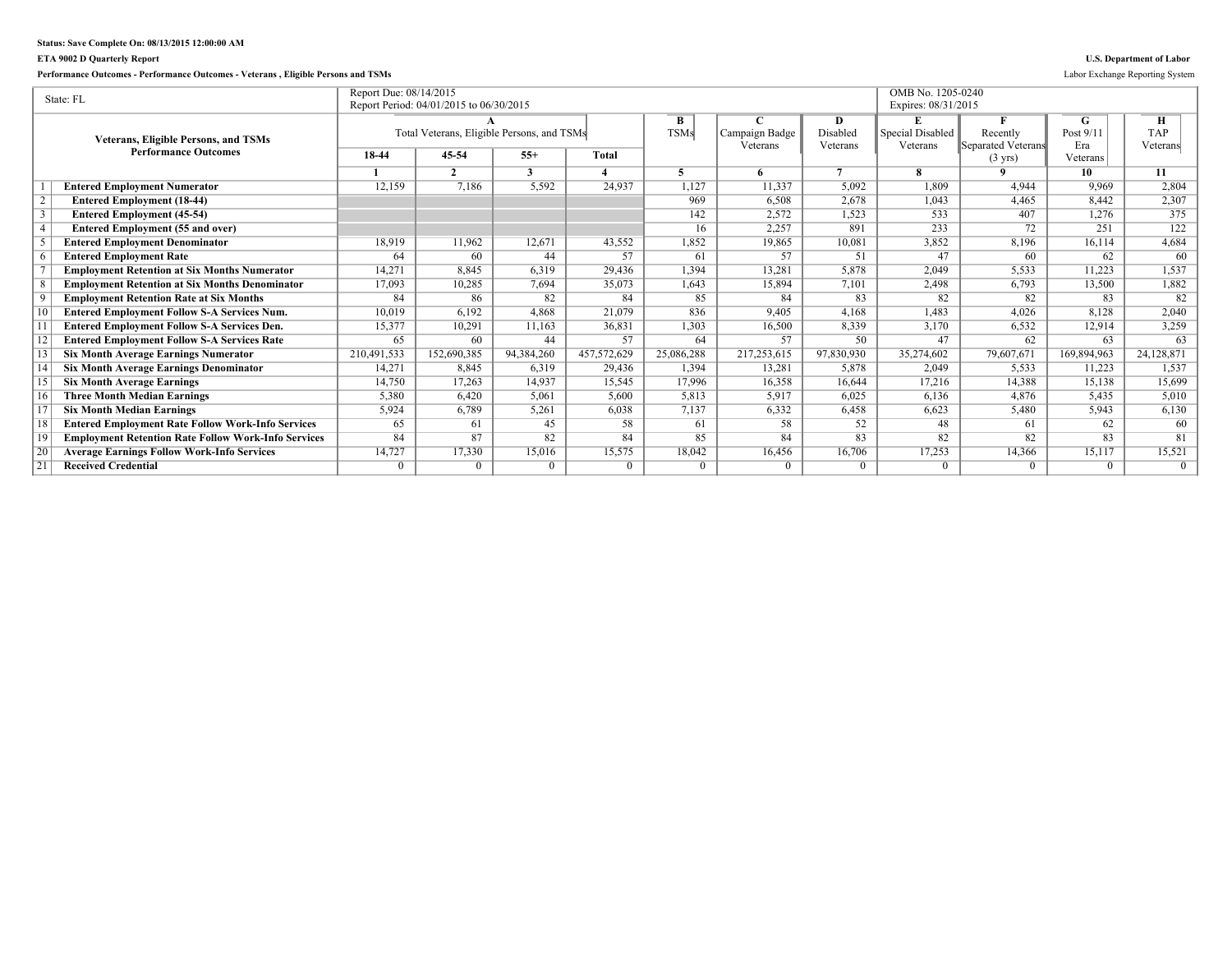# **Status: Save Complete On: 08/13/2015 12:00:00 AM**

### **ETA 9002 E Quarterly Report U.S. Department of Labor**

**Services to Participants** Labor Exchange Reporting System

| State: FL |                                                     |              | Report Due: 08/14/2015 | Report Period: 04/01/2015 to 06/30/2015                                                         |                                                     |                                           |                                                      |                                                                 |                     |                                                                        |                                                                                            |                                |                       |                                                                     |                                |                                                                                                             |                                                       |                                            |                                                                      |                                                        |                                                                                     | OMB No. 1205-0240<br>Expires: 08/31/2015                   |             |                                                                |                                             |
|-----------|-----------------------------------------------------|--------------|------------------------|-------------------------------------------------------------------------------------------------|-----------------------------------------------------|-------------------------------------------|------------------------------------------------------|-----------------------------------------------------------------|---------------------|------------------------------------------------------------------------|--------------------------------------------------------------------------------------------|--------------------------------|-----------------------|---------------------------------------------------------------------|--------------------------------|-------------------------------------------------------------------------------------------------------------|-------------------------------------------------------|--------------------------------------------|----------------------------------------------------------------------|--------------------------------------------------------|-------------------------------------------------------------------------------------|------------------------------------------------------------|-------------|----------------------------------------------------------------|---------------------------------------------|
|           |                                                     |              |                        |                                                                                                 |                                                     |                                           |                                                      | G                                                               |                     |                                                                        |                                                                                            |                                |                       | M                                                                   |                                | $\Omega$                                                                                                    |                                                       | $\Omega$                                   |                                                                      |                                                        |                                                                                     |                                                            |             | $\mathbf{u}$                                                   |                                             |
|           |                                                     | O*NET<br>soc | 11                     | 13                                                                                              | 15                                                  | 17                                        | 19                                                   | 21                                                              | 23                  | 25                                                                     | 27                                                                                         | 29                             | 31                    | 33                                                                  | 35                             | 37                                                                                                          | 39                                                    | 41                                         | 43                                                                   | $45^{\circ}$                                           | 47                                                                                  | 49                                                         | 51          | 53                                                             | 55                                          |
|           |                                                     | Total        | <b>Occupations</b>     | <b>Business</b><br>and<br><b>Financia</b><br><b>Management</b> Operations<br><b>Occupations</b> | Computer<br>Mathematical Engineering<br>Occupations | Architecture<br>and<br><b>Occupations</b> | Life.<br>Physical and Community<br>Social<br>Science | and Social<br><b>Services</b><br><b>Occupations Occupations</b> | Legal<br>Occupation | <b>Education.</b><br>Training.<br>and<br>Library<br><b>Occupations</b> | Arts, Design.<br><b>Entertainment. Practitioner</b><br>Sports, and<br>Media<br>Occupations | <b>Healthcare</b><br>Technical | Healthcare<br>Support | Protective<br>Service<br><b>Decupations Occupations Occupations</b> | Food<br>Preparation<br>Related | Building and<br><b>Grounds</b><br>and Serving Cleaning and<br>Maintenance<br><b>Occupations</b> Occupations | Personal<br>Care and<br>Service<br><b>Occupations</b> | Sales and<br>Related<br><b>Occupations</b> | Office and<br><b>Administrative</b><br><b>Support</b><br>Occupations | Farming,<br>Fishing.<br>and<br>Forestry<br>fOccupation | <b>Construction</b> Installation.<br>and<br><b>Extraction</b><br><b>Occupations</b> | Maintenance<br>and Repair Production<br><b>Occupations</b> | Occupation: | Transportation<br>and Material<br>Moving<br><b>Occupations</b> | <b>Military</b><br>Specific<br>Occupations, |
|           | <b>Total Openings Received</b>                      | 268.970      | 11,589                 | 9.895                                                                                           | 9,158                                               | 4,625                                     | 2.659                                                | 4.084                                                           | 609                 | 3,820                                                                  | 2.634                                                                                      | 13,680                         | 7,142                 | 6.698                                                               | 10,813                         | 12,570                                                                                                      | 6,429                                                 | 17,931                                     | 39,822                                                               | 56,277                                                 | 10,156                                                                              | 3,736                                                      | 12,443      | 17,125                                                         | 75                                          |
|           | Agriculture, Forestry, Fishing, and Hunting         | 56,197       | 168                    | 82                                                                                              |                                                     |                                           | 40                                                   |                                                                 |                     |                                                                        |                                                                                            |                                |                       |                                                                     |                                |                                                                                                             | 109                                                   |                                            | 103                                                                  | 54.781                                                 |                                                                                     | 41                                                         | -54         | 757                                                            | $\Omega$                                    |
|           | Mining                                              | 434          | 38                     | 67                                                                                              | 20                                                  | 113                                       |                                                      |                                                                 |                     |                                                                        |                                                                                            |                                |                       |                                                                     |                                |                                                                                                             |                                                       |                                            | 28                                                                   |                                                        | 19                                                                                  | 39                                                         | 49          | 40                                                             |                                             |
| 22        | <b>Utilities</b>                                    | 714          | 45                     | 22                                                                                              | 51                                                  | 45                                        |                                                      |                                                                 |                     |                                                                        |                                                                                            |                                |                       |                                                                     |                                | 16                                                                                                          |                                                       | 34                                         | 104                                                                  |                                                        | 48                                                                                  | 204                                                        | 57          | 71                                                             | $\Omega$                                    |
| 23        | Construction                                        | 10.128       | 582                    | 221                                                                                             | 38                                                  | 347                                       | 11                                                   |                                                                 |                     |                                                                        | 15                                                                                         | 15                             |                       | 16                                                                  |                                | 119                                                                                                         |                                                       | 232                                        | 765                                                                  |                                                        | 5.400                                                                               | 1,248                                                      | 426         | 671                                                            |                                             |
| $31 - 3$  | Manufacturing                                       | 15.529       | 1.204                  | 822                                                                                             | 598                                                 | 1.172                                     | 236                                                  |                                                                 | 21                  | 22                                                                     | 212                                                                                        | 380                            | 33                    | 10                                                                  | 77                             | 191                                                                                                         |                                                       | 1.194                                      | 2,033                                                                |                                                        | 530                                                                                 | 1.119                                                      | 4,406       | 1.191                                                          | 17                                          |
| 42        | <b>Wholesale Trade</b>                              | 6.309        | 389                    | 571                                                                                             | 285                                                 | 94                                        | 32                                                   |                                                                 |                     |                                                                        | 48                                                                                         | 128                            | 68                    |                                                                     |                                | 28                                                                                                          | 18                                                    | 782                                        | 1.266                                                                | 120                                                    | 64                                                                                  | 556                                                        | 754         | 1.088                                                          | $\Omega$                                    |
| 44-45     | <b>Retail Trade</b>                                 | 12.934       | 451                    | 259                                                                                             | 226                                                 | 39                                        | 17                                                   |                                                                 | 18                  |                                                                        | 285                                                                                        | 97                             | 15                    | 43                                                                  | 225                            | 75                                                                                                          | 10                                                    | 6.030                                      | 2.374                                                                | 44                                                     | 72                                                                                  | 452                                                        | 968         | 1.218                                                          |                                             |
| 48-49     | <b>Transportation and Warehousing</b>               | 8.769        | 415                    | 330                                                                                             | 231                                                 | 130                                       | 24                                                   |                                                                 |                     |                                                                        | 14                                                                                         | 19                             |                       | 59                                                                  | 26                             | 48                                                                                                          | 19                                                    | 189                                        | 1.536                                                                |                                                        | 31                                                                                  | 402                                                        | 223         | 5.044                                                          | 12                                          |
|           | Information                                         | 7 0 9 6      | 309                    | 1.427                                                                                           | 772                                                 | 91                                        | 14                                                   |                                                                 |                     |                                                                        | 414                                                                                        | 120                            |                       |                                                                     | 17                             |                                                                                                             |                                                       | 958                                        | 2.546                                                                |                                                        | 73                                                                                  | 180                                                        | 31          | 87                                                             |                                             |
| 52        | <b>Finance and Insurance</b>                        | 8.007        | 698                    | 1.594                                                                                           | 908                                                 | 27                                        |                                                      | 92                                                              | 77                  |                                                                        | 50                                                                                         | 448                            | 129                   | 18                                                                  |                                | 22                                                                                                          |                                                       | 906                                        | 2,919                                                                |                                                        |                                                                                     | 16                                                         | 41          | 26                                                             |                                             |
|           | <b>Real Estate and Rental and Leasing</b>           | 3.645        | 574                    | 189                                                                                             | 60                                                  | 62                                        |                                                      |                                                                 | 12                  |                                                                        | 27                                                                                         | 49                             | 80                    | 45                                                                  | 149                            | 425                                                                                                         | 33                                                    | 230                                        | 641                                                                  | 150                                                    | 58                                                                                  | 565                                                        | 36          | 240                                                            | $\Omega$                                    |
|           | Professional, Scientific and Technical Services     | 15.546       | 1,132                  | 1.464                                                                                           | 3.883                                               | 1.633                                     | 1.350                                                | 96                                                              | 261                 | 121                                                                    | 476                                                                                        | 130                            | 51                    | 64                                                                  | 76                             | 253                                                                                                         | 25                                                    | 819                                        | 2.031                                                                | 18                                                     | 317                                                                                 | 415                                                        | 463         | 449                                                            | 19                                          |
| 55        | <b>Management of Companies and Enterprises</b>      | 471          | 60                     | 105                                                                                             | 19                                                  | 10                                        |                                                      |                                                                 |                     |                                                                        |                                                                                            |                                |                       |                                                                     |                                | 21                                                                                                          |                                                       | 21                                         | 140                                                                  |                                                        |                                                                                     | 41                                                         | 16          |                                                                |                                             |
|           | Admin. And Spt. Waste Mgt. And Remediation Services | 48.763       | 2,100                  | 1.149                                                                                           | 1,086                                               | 462                                       | 410                                                  | 245                                                             | 80                  | 472                                                                    | 271                                                                                        | 391                            | 143                   | 4,062                                                               | 853                            | 7,362                                                                                                       | 595                                                   | 4,229                                      | 14,227                                                               | 131                                                    | 2,789                                                                               | 1,062                                                      | 3,565       | 3,071                                                          |                                             |
|           | <b>Educational Services</b>                         | 6.196        | 601                    | 203                                                                                             | 299                                                 | 37                                        | 58                                                   | 335                                                             |                     | 2.098                                                                  | 163                                                                                        | 78                             | 45                    | 50                                                                  | 131                            | 280                                                                                                         | 162                                                   | 94                                         | 920                                                                  |                                                        | 51                                                                                  | 155                                                        | 104         | 329                                                            |                                             |
|           | <b>Health Care and Social Assistance</b>            | 31.264       | 1,247                  | 575                                                                                             | 215                                                 | 53                                        | 198                                                  | 2,557                                                           | $23 -$              | 677                                                                    | 141                                                                                        | 11.460                         | 6,472                 | 153                                                                 | 940                            | 646                                                                                                         | 1.016                                                 | 419                                        | 3,469                                                                |                                                        | 42                                                                                  | 319                                                        | 102         | 539                                                            |                                             |
|           | Arts, Entertainment, and Recreation                 | 5.895        | 105                    | 68                                                                                              | 32                                                  | 13                                        |                                                      |                                                                 |                     | 24                                                                     | 338                                                                                        |                                |                       | 103                                                                 | 1 9 9 0                        | 141                                                                                                         | 2.159                                                 | 491                                        | 211                                                                  |                                                        | 13                                                                                  | 86                                                         | 36          | 53                                                             |                                             |
|           | <b>Accommodation and Food Services</b>              | 13.379       | 658                    | 143                                                                                             | 30                                                  | 35                                        |                                                      |                                                                 |                     |                                                                        | 23                                                                                         |                                | 15                    | 189                                                                 | 6.060                          | 2,193                                                                                                       | 527                                                   | 793                                        | 1,613                                                                |                                                        | 37                                                                                  | 443                                                        | 343         | 250                                                            |                                             |
|           | <b>Other Services</b>                               | 7.540        | 360                    | 220                                                                                             | 131                                                 | 111                                       | 34                                                   | 414                                                             |                     | 123                                                                    | 48                                                                                         | 190                            | 55                    | 96                                                                  | 126                            | 406                                                                                                         | 1.384                                                 | 386                                        | 914                                                                  | 343                                                    | 211                                                                                 | 802                                                        | 493         | 683                                                            |                                             |
| 92        | <b>Public Administration</b>                        | 10.154       | 453                    | 384                                                                                             | 273                                                 | 151                                       | 185                                                  | 300                                                             |                     | 215                                                                    | 98                                                                                         | 152                            | 32                    | 1 775                                                               | 112                            | 302                                                                                                         | 350                                                   | 108                                        | 1.982                                                                | 633                                                    | 389                                                                                 | 591                                                        | 276         | 1.311                                                          |                                             |
|           | <b>Federal Contractor Job Listings</b>              | 67.490       |                        |                                                                                                 |                                                     |                                           |                                                      |                                                                 |                     |                                                                        |                                                                                            |                                |                       |                                                                     |                                |                                                                                                             |                                                       |                                            |                                                                      |                                                        |                                                                                     |                                                            |             |                                                                |                                             |
|           | <b>Federal Contractors</b>                          | 2.861        |                        |                                                                                                 |                                                     |                                           |                                                      |                                                                 |                     |                                                                        |                                                                                            |                                |                       |                                                                     |                                |                                                                                                             |                                                       |                                            |                                                                      |                                                        |                                                                                     |                                                            |             |                                                                |                                             |
|           | <b>Total Employers</b>                              | 22.988       |                        |                                                                                                 |                                                     |                                           |                                                      |                                                                 |                     |                                                                        |                                                                                            |                                |                       |                                                                     |                                |                                                                                                             |                                                       |                                            |                                                                      |                                                        |                                                                                     |                                                            |             |                                                                |                                             |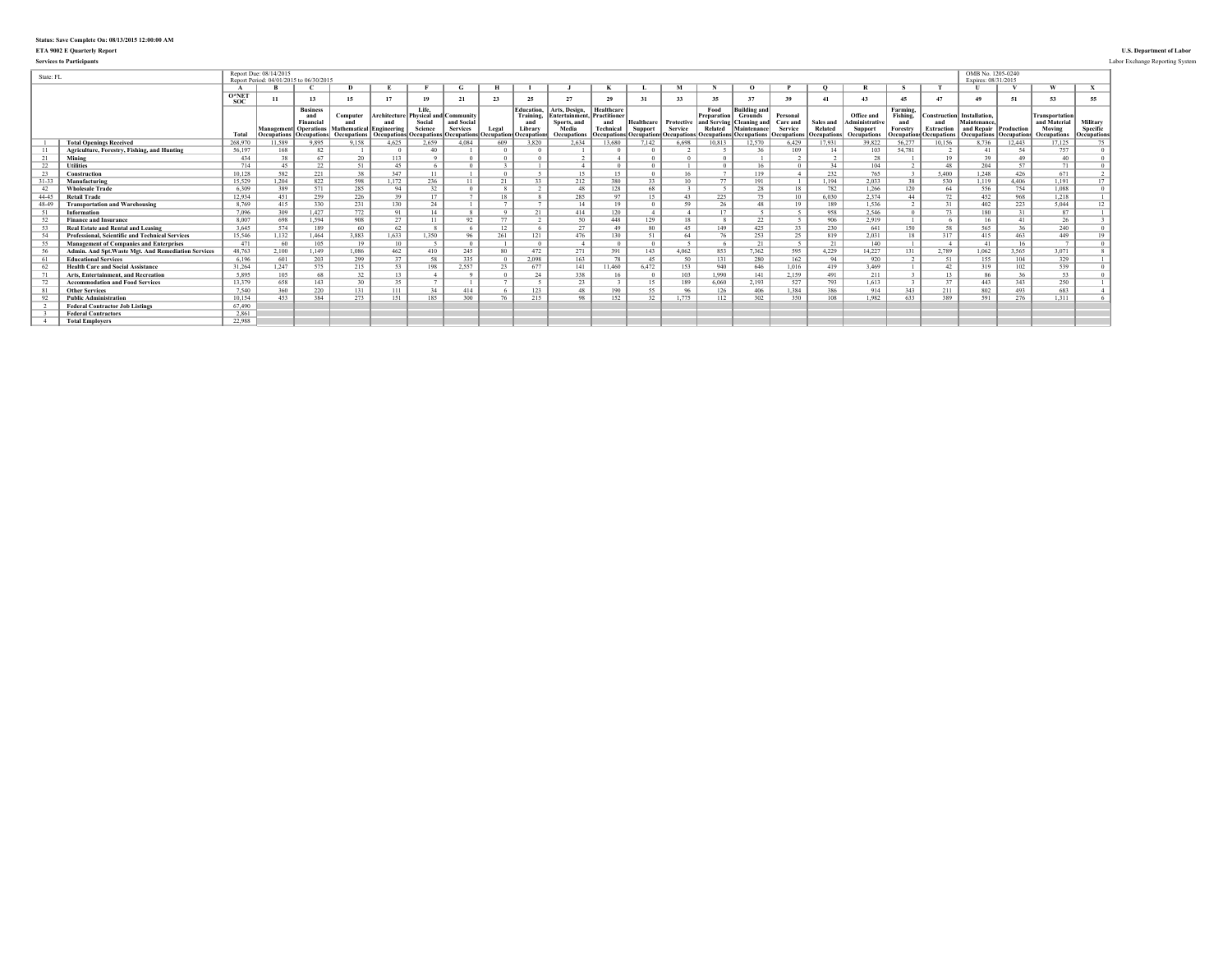**Status: Save Complete On: 08/13/2015 12:00:00 AM** 

## **ETA 9002 EUC Quarterly Report U.S. Department of Labor**

**Priority of Service** Labor Exchange Reporting System

| State: FL      |                                                    | OMB No. 1205-0240        |                                             |
|----------------|----------------------------------------------------|--------------------------|---------------------------------------------|
|                | Report Due: 08/14/2015                             | Expires: 08/31/2015      |                                             |
|                | <b>Current Reporting Period Ending:</b>            | <b>Total EUC RES/REA</b> | <b>Veterans, Eligible Persons, TSMs Who</b> |
|                | 06/30/2015                                         | <b>Claimants</b>         | <b>Receive EUC RES/REA</b>                  |
|                | <b>Total Participants</b>                          | 94,242                   | 6,284                                       |
| 2              | <b>Interstate</b>                                  | $\Omega$                 | 0                                           |
| 3              | <b>Male</b>                                        | 42,533                   | 5,285                                       |
| $\overline{4}$ | Female                                             | 51,709                   | 999                                         |
| 5              | Adult (18 and over)                                | 94,238                   | 6,284                                       |
| 6              | $18 - 44$                                          | 46,858                   | 2,072                                       |
| 7              | $45 - 54$                                          | 24,547                   | 1,817                                       |
| 8              | 55 and over                                        | 22,833                   | 2,395                                       |
| 9              | <b>Total Exiters</b>                               | 70,549                   | 4,694                                       |
| 10             | <b>Entered Employment Numerator</b>                | 56,741                   | 3,435                                       |
| 11             | <b>Entered Employment (Youth)</b>                  | 13                       | $\overline{0}$                              |
| 12             | <b>Entered Employment (18-44)</b>                  | 31,143                   | 1,350                                       |
| 13             | <b>Entered Employment (45-54)</b>                  | 15,060                   | 1,033                                       |
| 14             | <b>Entered Employment (55 and over)</b>            | 10,524                   | 1,052                                       |
| 15             | <b>Entered Employment Rate</b>                     | 58                       | 52                                          |
| 16             | <b>Employment Retention at Six Mo. Numerator</b>   | 69,589                   | 4,134                                       |
| 17             | <b>Employment Retention at Six Mo. Denominator</b> | 84,837                   | 5,071                                       |
| 18             | <b>Employment Retention Rate at Six Mo.</b>        | 82                       | 82                                          |
| 19             | <b>Six Month Average Earnings</b>                  | 12,007                   | 13,638                                      |
|                | <b>Staff-Assisted Service Distribution</b>         |                          |                                             |
| 20             | <b>Received Staff-Assisted Services</b>            | 79,833                   | 5,258                                       |
| 21             | <b>Career Guidance</b>                             | 16,521                   | 1,245                                       |
| 22             | <b>Job Search Activities</b>                       | 47,989                   | 3,185                                       |
| 23             | <b>Referred to Employment</b>                      | 16,686                   | 1,379                                       |
| 24             | <b>Referred to WIA Services</b>                    | 1,332                    | 126                                         |
| 25             | <b>Received Workforce Info Services</b>            | 61,881                   | 4,317                                       |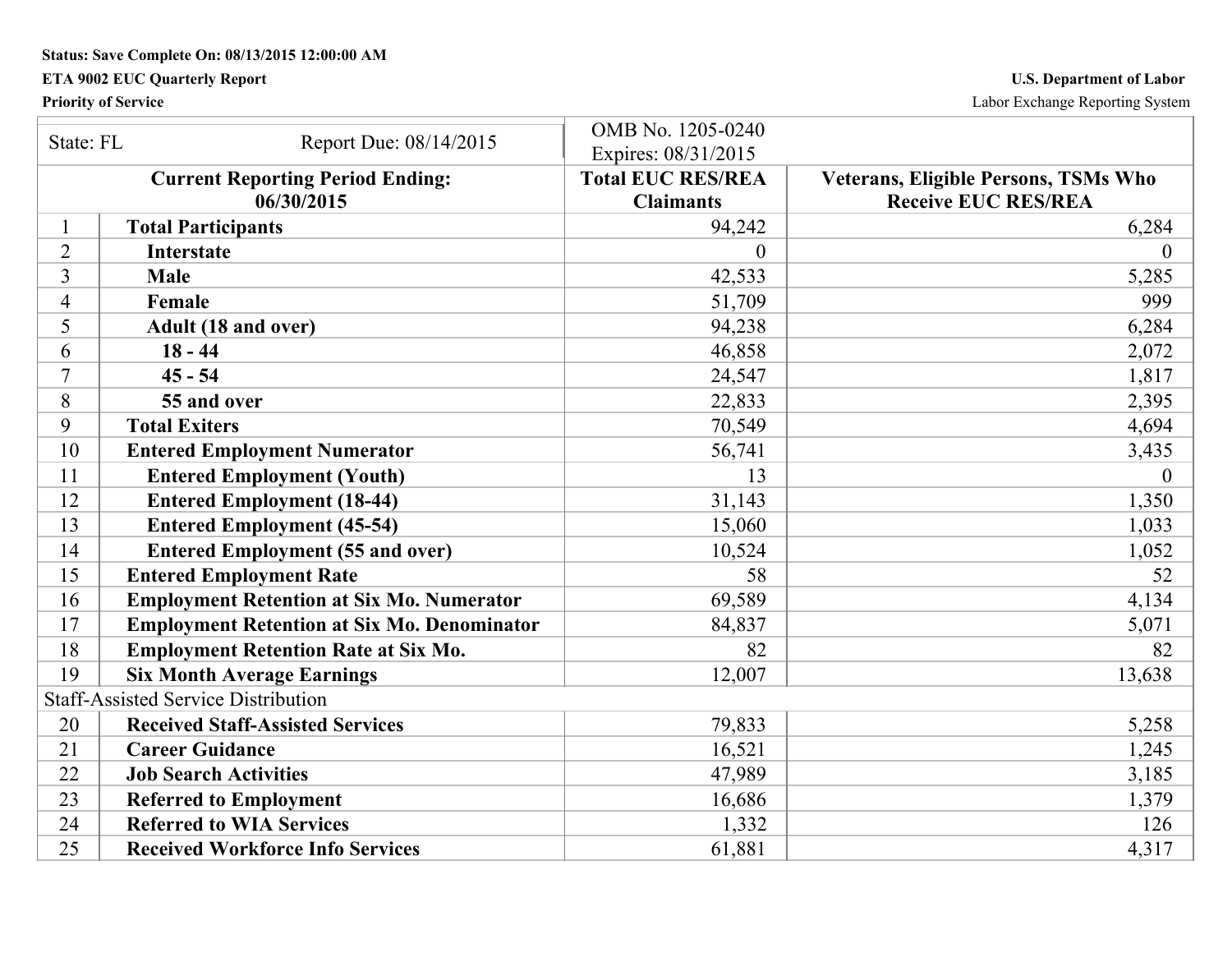# **Status: Save Complete On: 08/13/2015 12:00:00 AM ETA 9002 F Quarterly Report U.S. Department of Labor Priority of Service** Labor Exchange Reporting System

|                | State: FL                                                                                       | Report Due:<br>08/14/2015 |                          | OMB No.<br>1205-0240<br>Expires:<br>08/31/2015 |                          |
|----------------|-------------------------------------------------------------------------------------------------|---------------------------|--------------------------|------------------------------------------------|--------------------------|
|                | <b>Current Reporting Period Ending:</b>                                                         | <b>Current Quarter</b>    |                          | <b>Cumulative Four</b><br><b>Quarters</b>      |                          |
|                | 06/30/2015                                                                                      | <b>Total</b>              | Percent<br><b>Served</b> | <b>Total</b>                                   | Percent<br><b>Served</b> |
|                | <b>Covered Entrants Who Reached the End of the Entry Period</b>                                 | 7.314                     | 100                      | 37,040                                         | 100                      |
| $\overline{2}$ | <b>Covered Entrants Who Received a Service During the Entry Period</b>                          | 7,208                     | 99                       | 36,633                                         | 99                       |
|                | <b>Covered Entrants Who Received a Staff-Assisted Service During the Entry</b><br><b>Period</b> | 4,687                     | 64                       | 22,901                                         | 62                       |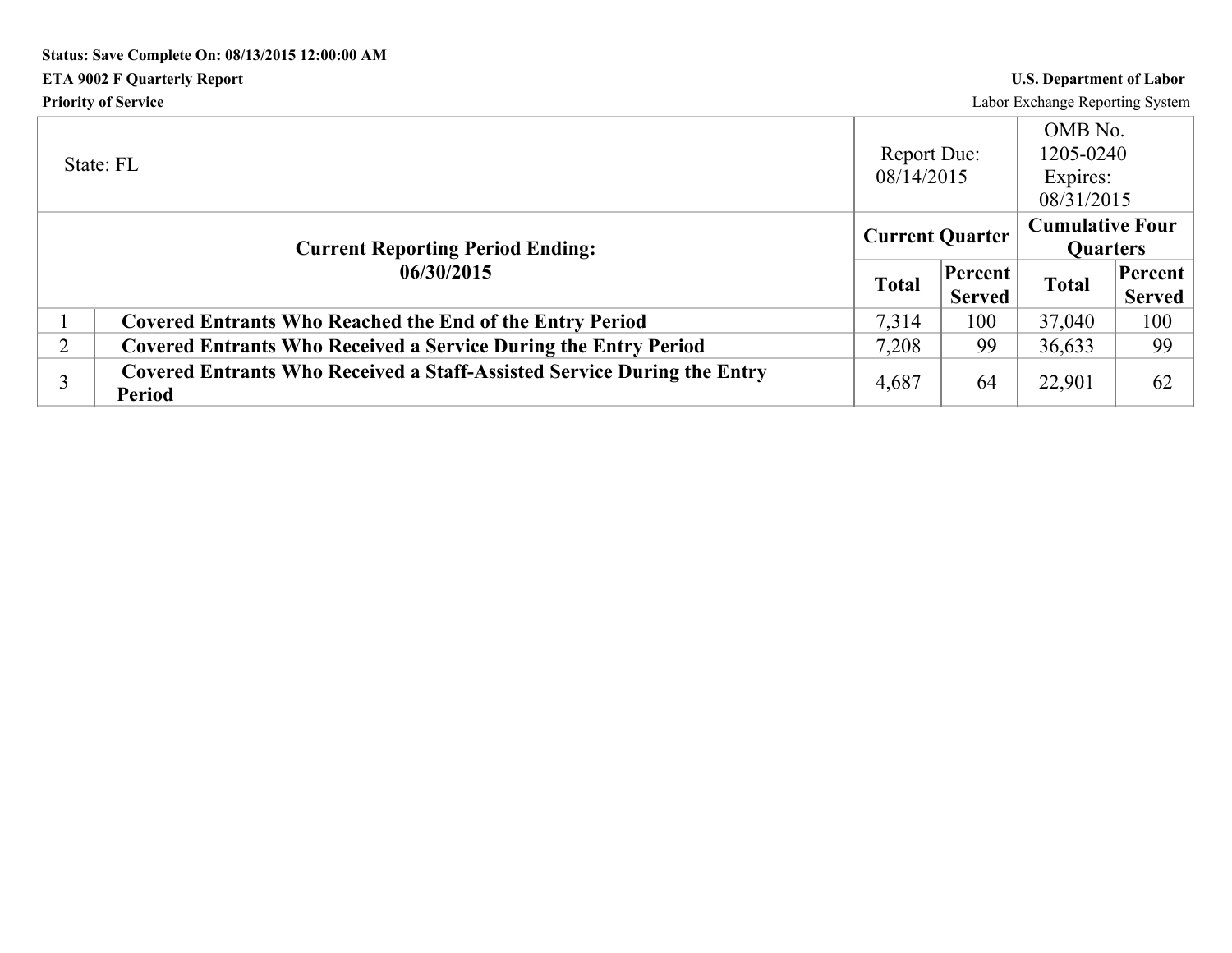Veterans' Employment and Training Service

| State: FL      |                                                                     | <b>Report Due: 08/14/2015</b> | Report Period: 04/01/2015 to 06/30/2015 |                                         |               |               |                                     |                            | OMB Approval No. 1205-0240<br>Expiration Date: 08/31/2015 |                 |                       |
|----------------|---------------------------------------------------------------------|-------------------------------|-----------------------------------------|-----------------------------------------|---------------|---------------|-------------------------------------|----------------------------|-----------------------------------------------------------|-----------------|-----------------------|
|                |                                                                     | A                             | B                                       | $\overline{C}$<br>Total<br>Veterans and | D<br>Campaign | E<br>Disabled | $\mathbf{F}$<br>Special<br>Disabled | G<br>Recently<br>Separated | H<br>Female                                               | Homeless        | J<br>Post 9-11<br>Era |
|                |                                                                     | Total                         | <b>TSMs</b>                             | Eligible Persons                        | Veterans      | Veterans      | Veterans                            | Veterans (3 yrs)           | Veterans                                                  | Veterans        | Veterans              |
| -1             | <b>Total Participants</b>                                           | 23,253                        | 559                                     | 20,738                                  | 9,393         | 5,906         | 2,328                               | 3,338                      | 2,997                                                     | 1,913           | 7,099                 |
| $\overline{c}$ | Male                                                                | 19,405                        | 459                                     | 17,472                                  | 8,282         | 4,868         | 1,880                               | 2,708                      |                                                           | 1,683           | 5,684                 |
| 3              | Female                                                              | 3,848                         | 100                                     | 3,266                                   | 1,111         | 1,038         | 448                                 | 630                        |                                                           | 230             | 1,415                 |
| $\overline{4}$ | 18-44                                                               | 9,542                         | 459                                     | 8,226                                   | 4,592         | 2,623         | 1,173                               | 2,887                      | 1,659                                                     | 672             | 5,690                 |
| 5              | 45-54                                                               | 6,899                         | 93                                      | 6,271                                   | 2,182         | 1,798         | 701                                 | 358                        | 895                                                       | 749             | 1,104                 |
| 6              | 55 And Over                                                         | 6,811                         | $7\phantom{.0}$                         | 6,241                                   | 2,619         | 1,485         | 454                                 | $\overline{93}$            | 443                                                       | 492             | 305                   |
| $\overline{7}$ | <b>Total Exiters</b>                                                | 18,320                        | 441                                     | 16,227                                  | 7,405         | 4,379         | 1,680                               | 2,614                      | 2,310                                                     | 1,213           | 5,649                 |
|                | a Services Provided                                                 |                               |                                         |                                         |               |               |                                     |                            |                                                           |                 |                       |
| 8              | <b>Received Staff Assisted</b><br>Services                          | 9,401                         | 231                                     | 8,211                                   | 3,802         | 3,064         | 1,315                               | 1,363                      | 1,254                                                     | 1,113           | 3,189                 |
| 9              | <b>Attended TAP Employment</b><br>Workshop                          | $\Omega$                      | $\mathbf{0}$                            | $\theta$                                | $\mathbf{0}$  | $\mathbf{0}$  | $\boldsymbol{0}$                    | $\overline{0}$             | $\theta$                                                  | $\overline{0}$  | $\overline{0}$        |
| 10             | <b>Received Career Guidance</b>                                     | 3,845                         | 103                                     | 3,362                                   | 1,564         | 1,363         | 607                                 | 558                        | 545                                                       | 550             | 1,334                 |
| 11             | Received Intensive Services                                         | 6,188                         | 163                                     | 5,424                                   | 2,550         | 2,187         | 968                                 | 901                        | 849                                                       | 898             | 2,154                 |
| 12             | Referred to Federal Training                                        | 1,083                         | 19                                      | 959                                     | 412           | 336           | 132                                 | 148                        | 143                                                       | 183             | 353                   |
| 13             | Received Job Search<br>Activities                                   | 4,231                         | 106                                     | 3,810                                   | 1,740         | 1,454         | 627                                 | 630                        | 630                                                       | 610             | 1,456                 |
| 14             | Referred to Employment                                              | 3,457                         | 91                                      | 3,024                                   | 1,396         | 1,123         | 490                                 | 444                        | 486                                                       | 477             | 1,117                 |
| 15             | Referred to Federal Job                                             | 149                           | $\overline{5}$                          | 131                                     | 70            | 62            | 26                                  | $\overline{20}$            | 29                                                        | $\overline{15}$ | 51                    |
| 16             | Referred to Federal Contractor<br>Job                               |                               |                                         |                                         | 719           |               | 275                                 | 215                        |                                                           |                 |                       |
|                | <b>b.</b> Results And Outcomes                                      |                               |                                         |                                         |               |               |                                     |                            |                                                           |                 |                       |
| 17             | <b>Entered Employment Following</b><br>Staff Assisted Services Num. |                               | 351                                     | 11,236                                  | 5,120         | 2,425         | 883                                 | 2,188                      | 1,566                                                     | 581             | 4,294                 |
| 18             | <b>Entered Employment Following</b><br>Staff Assisted Services Den. |                               | 514                                     | 20,178                                  | 9,165         | 4,902         | 1,916                               | 3,561                      | 2,757                                                     | 1,203           | 6,876                 |
| 19             | <b>Entered Employment Following</b><br>Staff Assisted Services Rate |                               | 68                                      | 56                                      | 56            | 50            | 46                                  | 61                         | 57                                                        | 48              | 62                    |
| 20             | <b>Entered Employment Following</b><br>Intensive Services Num.      |                               | 82                                      | 1,996                                   | 976           | 588           | 230                                 | 406                        | 318                                                       | 171             | 850                   |
| 21             | <b>Entered Employment Following</b><br>Intensive Services Den.      |                               | 123                                     | 3,455                                   | 1,678         | 1,164         | 499                                 | 660                        | 544                                                       | 337             | 1,353                 |
| 22             | <b>Entered Employment Following</b><br>Intensive Services Rate      |                               | 67                                      | 58                                      | 58            | 51            | 46                                  | 62                         | 59                                                        | 51              | 63                    |
| 23             | Employment Retention at Six<br>Months Numerator                     |                               | 417                                     | 12,346                                  | 5,617         | 2,610         | 945                                 | 2,288                      | 1,722                                                     | 466             | 4,578                 |
| 24             | <b>Employment Retention at Six</b><br>Months Denominator            |                               | 498                                     | 14,763                                  | 6,785         | 3,201         | 1,166                               | 2,820                      | 2,081                                                     | 622             | 5,530                 |
| 25             | Employment Retention at Six<br><b>Months Rate</b>                   |                               | 84                                      | 84                                      | 83            | 82            | 81                                  | 81                         | 83                                                        | 75              | 83                    |
| 26             | Six Month Average Earnings<br>Numerator                             |                               | 7,692,938                               | 186,694,053                             | 88,964,227    | 41,507,542    | 15,462,902                          | 32,243,839                 | 23,139,654                                                | 4,604,205       | 67,633,562            |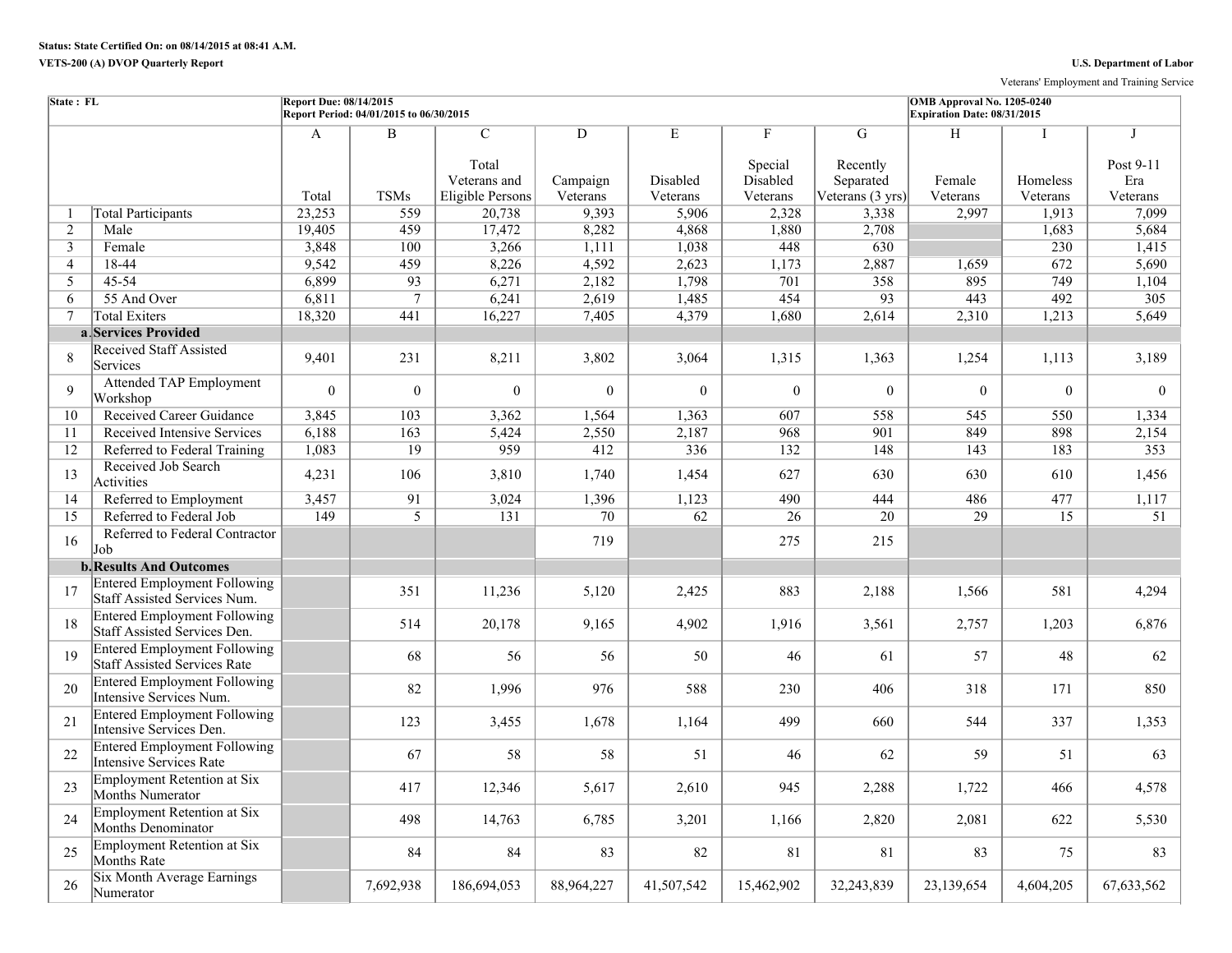|    | Six Month Average Earnings<br>Denominator | 417    | 12.346 | 5,617  | 2,610  | 945    | 2,288  | 1,722  | 466   | 4,578    |
|----|-------------------------------------------|--------|--------|--------|--------|--------|--------|--------|-------|----------|
| 28 | Six Months Average Earnings               | 18.448 | 15,122 | 15,838 | 15,903 | 16,363 | 14,093 | 13,438 | 9,880 | 14,774   |
| 29 | Three Month Median Earnings               | 6,395  | 5,542  | 5,752  | 5,815  | 5,825  | 4,909  | 5,216  | 3,578 | 5,389    |
| 30 | Six Month Median Earnings                 | 1.561  | 5,943  | 6,217  | 6,293  | 6,484  | 5.417  | 5,557  | 3,782 | 5,888    |
| 31 | <b>Federal Training Placements</b>        |        |        |        |        |        |        | 0      |       |          |
| 32 | Entered into Federal Job                  |        |        |        |        |        |        |        |       | $\Omega$ |
| 33 | Entered into Contractor Job               |        |        |        |        |        |        |        |       |          |
| 34 | Received Credential                       |        |        |        |        |        |        |        |       | $\Omega$ |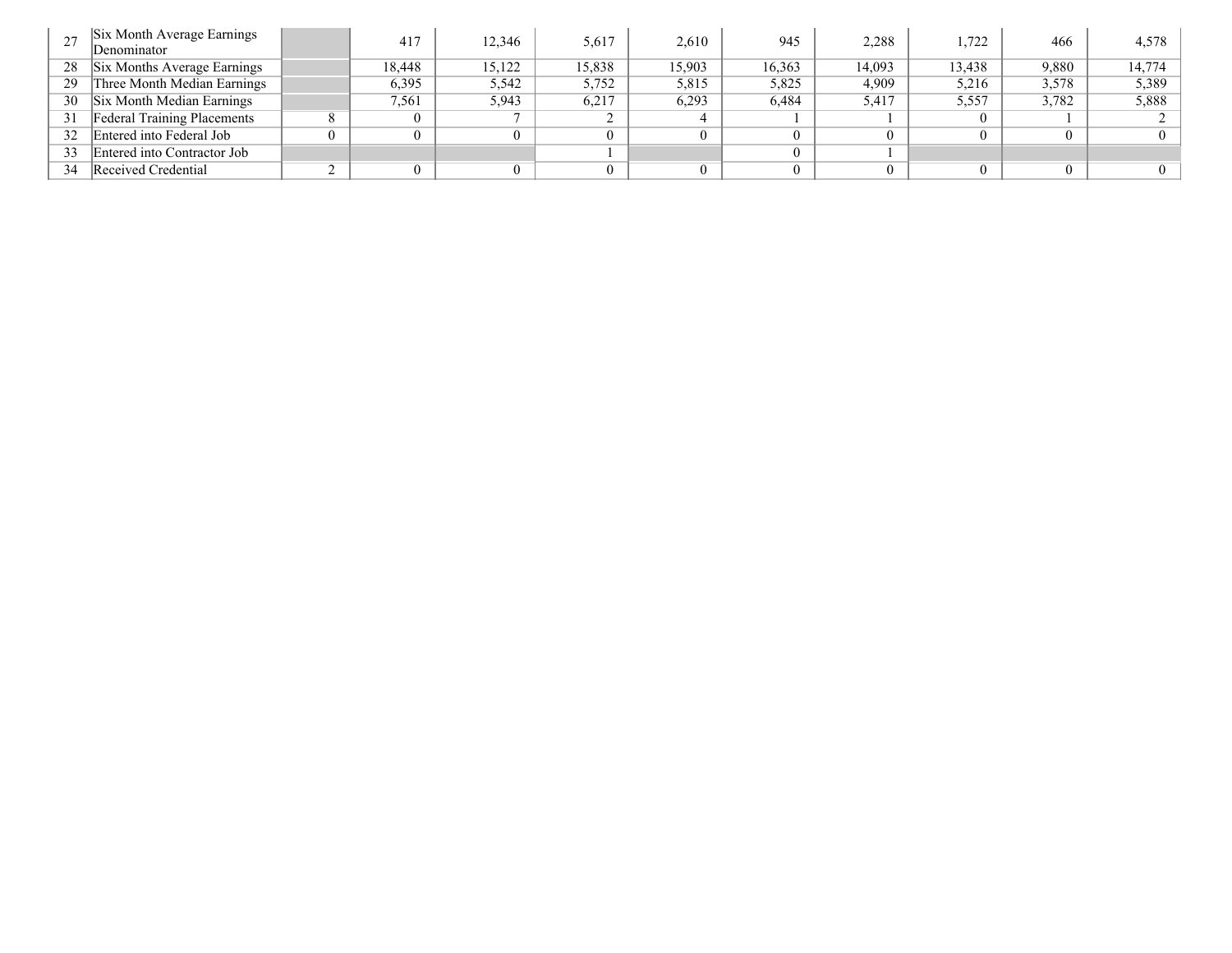Veterans' Employment and Training Service

| State: FL         |                                                                            | Report Due: 08/14/2015 | Report Period: 04/01/2015 to 06/30/2015 |                                                             |                           |                           |                                      |                                                          | OMB Approval No. 1205-0240<br>Expiration Date: 08/31/2015 |                      |                              |
|-------------------|----------------------------------------------------------------------------|------------------------|-----------------------------------------|-------------------------------------------------------------|---------------------------|---------------------------|--------------------------------------|----------------------------------------------------------|-----------------------------------------------------------|----------------------|------------------------------|
|                   |                                                                            | A<br>Total             | $\mathbf B$<br><b>TSMs</b>              | $\overline{C}$<br>Total<br>Veterans and<br>Eligible Persons | D<br>Campaign<br>Veterans | E<br>Disabled<br>Veterans | F<br>Special<br>Disabled<br>Veterans | G<br>Recently<br>Separated<br>Veterans $(3 \text{ yrs})$ | H<br>Female<br>Veterans                                   | Homeless<br>Veterans | Post 9-11<br>Era<br>Veterans |
| 1                 | <b>Total Participants</b>                                                  | 12,242                 | 283                                     | 11,178                                                      | 4,901                     | 2,485                     | 851                                  | 1,661                                                    | 1,498                                                     | 637                  | 3,362                        |
| $\overline{2}$    | Male                                                                       | 10,310                 | 237                                     | 9,490                                                       | 4,364                     | 2,069                     | 699                                  | 1,370                                                    |                                                           | 572                  | 2,702                        |
| $\overline{3}$    | Female                                                                     | 1,932                  | 46                                      | 1,688                                                       | 537                       | 416                       | 152                                  | 291                                                      |                                                           | 65                   | 660                          |
| $\overline{4}$    | 18-44                                                                      | 4,766                  | 234                                     | 4,190                                                       | 2,255                     | 1,079                     | 414                                  | 1,385                                                    | 814                                                       | $\overline{221}$     | 2,689                        |
| 5                 | 45-54                                                                      | 3,602                  | 46                                      | 3,343                                                       | 1,070                     | 743                       | 259                                  | 209                                                      | 456                                                       | 242                  | 521                          |
| 6                 | 55 And Over                                                                | 3,874                  | $\overline{3}$                          | 3,645                                                       | 1,576                     | 663                       | 178                                  | $\overline{67}$                                          | 228                                                       | 174                  | 152                          |
| $\overline{\tau}$ | <b>Total Exiters</b>                                                       | 9,935                  | 255                                     | 9,050                                                       | 4,002                     | 1,982                     | 681                                  | 1,381                                                    | 1,205                                                     | 471                  | 2,837                        |
|                   | a Services Provided                                                        |                        |                                         |                                                             |                           |                           |                                      |                                                          |                                                           |                      |                              |
| 8                 | <b>Received Staff Assisted</b><br>Services                                 | 1,264                  | 29                                      | 1,091                                                       | 473                       | 248                       | 85                                   | 231                                                      | 155                                                       | 86                   | 478                          |
| 9                 | <b>Attended TAP Employment</b><br>Workshop                                 | $\theta$               | $\overline{0}$                          | $\mathbf{0}$                                                | $\theta$                  | $\theta$                  | $\theta$                             | $\theta$                                                 | $\Omega$                                                  | $\theta$             | $\theta$                     |
| 10                | <b>Received Career Guidance</b>                                            | 138                    | $\tau$                                  | 112                                                         | 60                        | 42                        | 14                                   | 32                                                       | 16                                                        | 12                   | 54                           |
| 11                | Received Intensive Services                                                | 177                    | 5                                       | 153                                                         | 68                        | $\overline{52}$           | 14                                   | 35                                                       | 18                                                        | 20                   | 60                           |
| 12                | Referred to Federal Training                                               | 33                     | $\overline{0}$                          | 28                                                          | $\overline{19}$           | 12                        | $\overline{4}$                       | 6                                                        | $\overline{2}$                                            | $\mathbf{1}$         | 14                           |
| 13                | Received Job Search<br>Activities                                          | 399                    | 11                                      | 343                                                         | 167                       | 105                       | 38                                   | 92                                                       | 43                                                        | 33                   | 178                          |
| 14                | Referred to Employment                                                     | 309                    | 6                                       | 274                                                         | 115                       | 68                        | $\overline{20}$                      | 74                                                       | 37                                                        | $\overline{33}$      | 132                          |
| 15                | Referred to Federal Job                                                    | $\overline{9}$         | $\overline{0}$                          | $\overline{7}$                                              | $\overline{5}$            | 2                         | $\overline{2}$                       | 6                                                        | 1                                                         | $\overline{0}$       | 7                            |
| 16                | Referred to Federal Contractor<br>Job                                      |                        |                                         |                                                             | 45                        |                           | 12                                   | 22                                                       |                                                           |                      |                              |
|                   | <b>b. Results And Outcomes</b>                                             |                        |                                         |                                                             |                           |                           |                                      |                                                          |                                                           |                      |                              |
| 17                | <b>Entered Employment Following</b><br>Staff Assisted Services Num.        |                        | 239                                     | 7,284                                                       | 3,318                     | 1,384                     | 468                                  | 1,392                                                    | 954                                                       | 316                  | 2,666                        |
| 18                | <b>Entered Employment Following</b><br>Staff Assisted Services Den.        |                        | 368                                     | 12,809                                                      | 5,807                     | 2,736                     | 984                                  | 2,284                                                    | 1,641                                                     | 636                  | 4,246                        |
| 19                | <b>Entered Employment Following</b><br><b>Staff Assisted Services Rate</b> |                        | 65                                      | 57                                                          | 57                        | 51                        | 48                                   | 61                                                       | 58                                                        | 50                   | 63                           |
| 20                | <b>Entered Employment Following</b><br>Intensive Services Num.             |                        | 16                                      | 428                                                         | 201                       | 94                        | 31                                   | 67                                                       | 51                                                        | 28                   | 135                          |
| 21                | <b>Entered Employment Following</b><br>Intensive Services Den.             |                        | 21                                      | 712                                                         | 338                       | 171                       | 69                                   | 116                                                      | 91                                                        | 42                   | 214                          |
| 22                | <b>Entered Employment Following</b><br>Intensive Services Rate             |                        | 76                                      | 60                                                          | 60                        | 55                        | 45                                   | 58                                                       | 56                                                        | 67                   | 63                           |
| 23                | <b>Employment Retention at Six</b><br>Months Numerator                     |                        | 320                                     | 8,680                                                       | 3,989                     | 1,658                     | 548                                  | 1,543                                                    | 1,191                                                     | 283                  | 3,112                        |
| 24                | <b>Employment Retention at Six</b><br>Months Denominator                   |                        | 380                                     | 10,300                                                      | 4,758                     | 1,979                     | 661                                  | 1,897                                                    | 1,427                                                     | 366                  | 3,753                        |
| 25                | <b>Employment Retention at Six</b><br>Months Rate                          |                        | 84                                      | 84                                                          | 84                        | 84                        | 83                                   | 81                                                       | 84                                                        | 77                   | 83                           |
| 26                | <b>Six Month Average Earnings</b><br>Numerator                             |                        | 5,994,114                               | 133,613,038                                                 | 64, 615, 238              | 26,747,508                | 9,122,212                            | 22,307,126                                               | 16,924,826                                                | 2,639,593            | 47,251,972                   |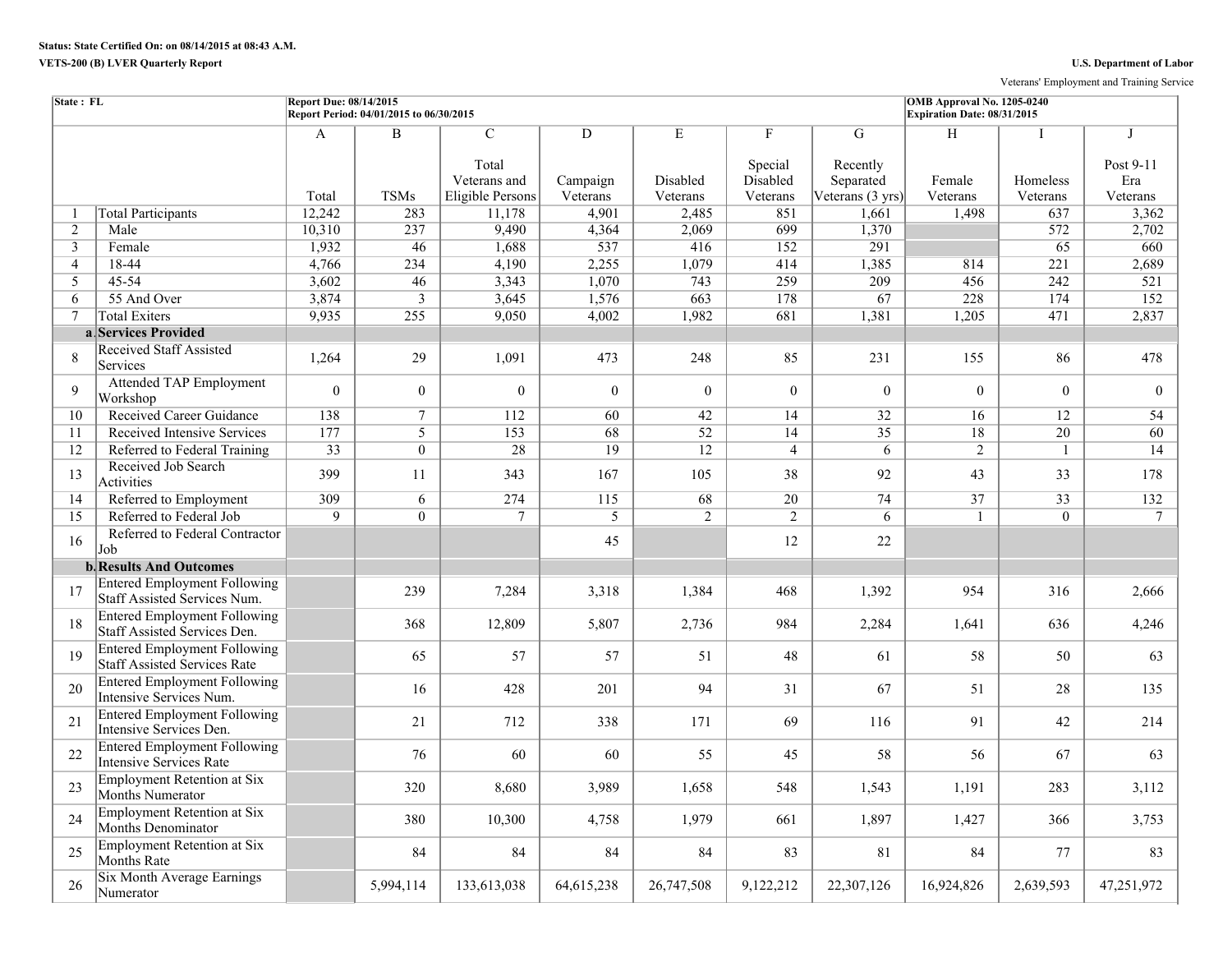|    | Six Month Average Earnings<br>Denominator | 320    | 8,680  | 3.989  | 1,658  | 548    | .543   | .191   | 283   | 3,112  |
|----|-------------------------------------------|--------|--------|--------|--------|--------|--------|--------|-------|--------|
| 28 | Six Months Average Earnings               | 18,732 | 15.393 | 16,198 | 16,132 | 16,646 | 14,457 | 14,211 | 9,327 | 15,184 |
| 29 | Three Month Median Earnings               | 7.471  | 5,834  | 6,099  | 6,359  | 6,326  | 5,265  | 5,665  | 3,498 | 5,640  |
| 30 | Six Month Median Earnings                 | 7.240  | 6.137  | 6.459  | 6,430  | 6,608  | 5,758  | 5,859  | 3.980 | 6,098  |
| 31 | <b>Federal Training Placements</b>        |        |        |        |        |        |        |        |       |        |
| 32 | Entered into Federal Job                  |        |        |        |        |        |        |        |       |        |
| 33 | Entered into Contractor Job               |        |        |        |        |        |        |        |       |        |
| 34 | Received Credential                       |        |        |        |        |        |        |        |       |        |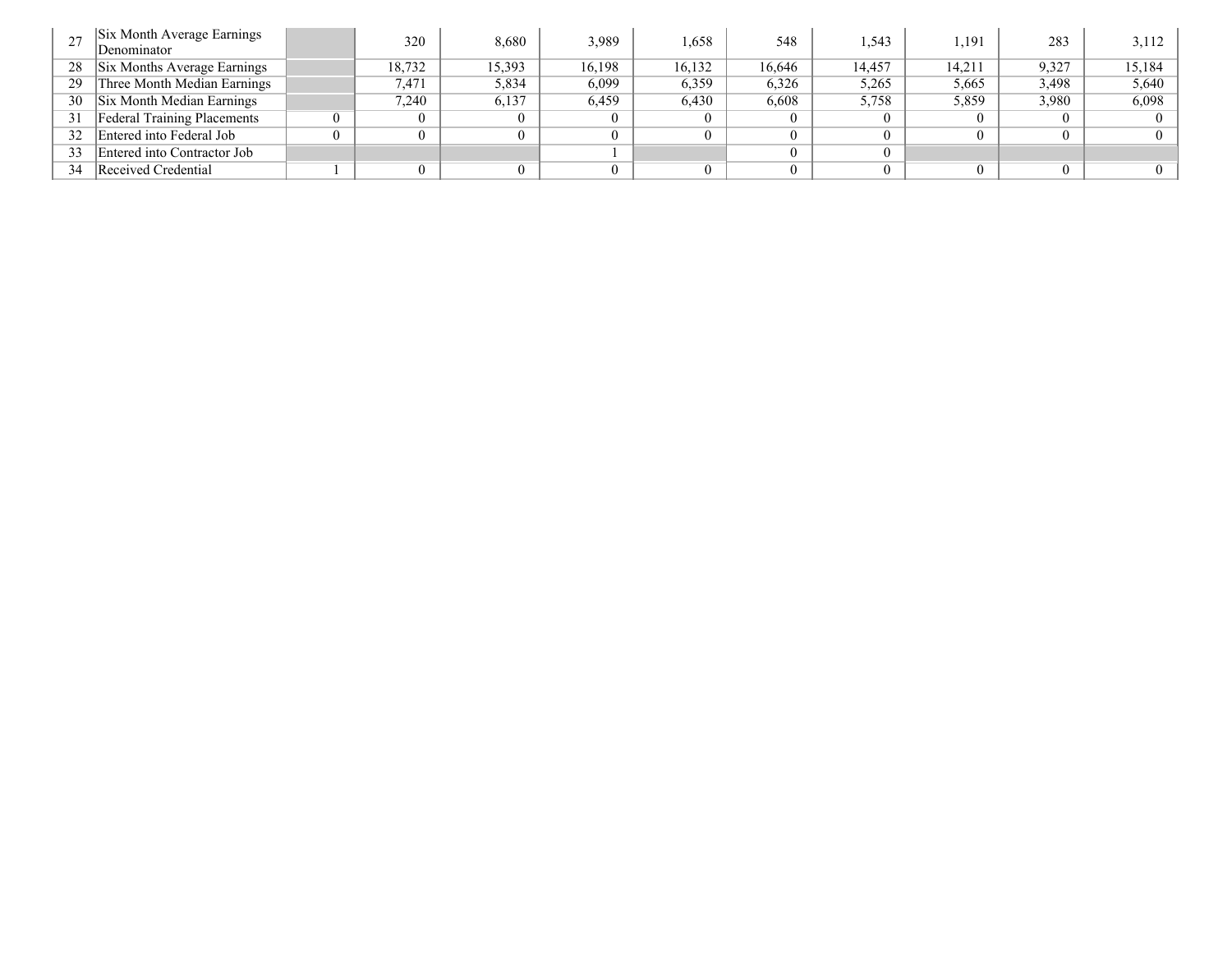Veterans' Employment and Training Service

| State: FL      |                                                                            | <b>Report Due: 08/14/2015</b> | Report Period: 04/01/2015 to 06/30/2015 |                                                             |                           |                           |                                      |                                                | OMB Approval No. 1205-0240<br>Expiration Date: 08/31/2015 |                      |                                   |
|----------------|----------------------------------------------------------------------------|-------------------------------|-----------------------------------------|-------------------------------------------------------------|---------------------------|---------------------------|--------------------------------------|------------------------------------------------|-----------------------------------------------------------|----------------------|-----------------------------------|
|                |                                                                            | A<br>Total                    | $\overline{B}$<br><b>TSMs</b>           | $\overline{C}$<br>Total<br>Veterans and<br>Eligible Persons | D<br>Campaign<br>Veterans | E<br>Disabled<br>Veterans | F<br>Special<br>Disabled<br>Veterans | G<br>Recently<br>Separated<br>Veterans (3 yrs) | H<br>Female<br>Veterans                                   | Homeless<br>Veterans | J<br>Post 9-11<br>Era<br>Veterans |
| 1              | <b>Total Participants</b>                                                  | 27,304                        | 689                                     | 24,212                                                      | 10,919                    | 6,634                     | 2,582                                | 3,966                                          | 3,484                                                     | 2,049                | 8,342                             |
| 2              | Male                                                                       | 22,720                        | 569                                     | 20,370                                                      | 9,626                     | 5,478                     | 2,090                                | 3,224                                          |                                                           | 1,801                | 6,676                             |
| $\mathbf{3}$   | Female                                                                     | 4,584                         | 120                                     | 3,842                                                       | 1,293                     | 1,156                     | 492                                  | 742                                            |                                                           | 248                  | 1,666                             |
| $\overline{4}$ | 18-44                                                                      | 11,343                        | 566                                     | 9,696                                                       | 5,380                     | 2,976                     | 1,309                                | 3,419                                          | 1,957                                                     | 737                  | 6,695                             |
| 5              | 45-54                                                                      | 7,985                         | 114                                     | 7,224                                                       | 2,518                     | 1,996                     | 778                                  | 435                                            | 1,020                                                     | 787                  | 1,290                             |
| 6              | 55 And Over                                                                | 7,975                         | 9                                       | 7,292                                                       | 3,021                     | 1,662                     | 495                                  | 112                                            | 507                                                       | $\overline{525}$     | 357                               |
| $\tau$         | <b>Total Exiters</b>                                                       | 21,799                        | 565                                     | 19,237                                                      | 8,757                     | 4,979                     | 1,898                                | 3,167                                          | 2,722                                                     | 1,346                | 6,740                             |
|                | a Services Provided                                                        |                               |                                         |                                                             |                           |                           |                                      |                                                |                                                           |                      |                                   |
| 8              | <b>Received Staff Assisted</b><br>Services                                 | 10,450                        | 256                                     | 9,103                                                       | 4,203                     | 3,259                     | 1,379                                | 1,561                                          | 1,375                                                     | 1,169                | 3,600                             |
| 9              | <b>Attended TAP Employment</b><br>Workshop                                 | $\overline{0}$                | $\mathbf{0}$                            | $\theta$                                                    | $\mathbf{0}$              | $\overline{0}$            | $\theta$                             | $\theta$                                       | $\Omega$                                                  | $\theta$             | $\theta$                          |
| 10             | Received Career Guidance                                                   | 3,973                         | 110                                     | 3,465                                                       | 1,622                     | 1,401                     | 618                                  | 589                                            | 556                                                       | 562                  | 1,385                             |
| 11             | Received Intensive Services                                                | 6,342                         | 167                                     | 5,556                                                       | 2,610                     | 2,232                     | 978                                  | 934                                            | 864                                                       | 913                  | 2,209                             |
| 12             | Referred to Federal Training                                               | 1,116                         | 19                                      | 987                                                         | 431                       | 348                       | 136                                  | 154                                            | 145                                                       | 184                  | 367                               |
| 13             | Received Job Search<br>Activities                                          | 4,581                         | 115                                     | 4,109                                                       | 1,894                     | 1,543                     | 660                                  | 714                                            | 661                                                       | 638                  | 1,618                             |
| 14             | Referred to Employment                                                     | 3,716                         | 96                                      | 3,252                                                       | 1,498                     | 1,180                     | 508                                  | 510                                            | 516                                                       | 501                  | 1,233                             |
| 15             | Referred to Federal Job                                                    | $\overline{158}$              | 5                                       | 138                                                         | 75                        | $\overline{64}$           | 28                                   | $\overline{26}$                                | $\overline{30}$                                           | $\overline{15}$      | 58                                |
| 16             | Referred to Federal Contractor<br>Job                                      |                               |                                         |                                                             | 760                       |                           | 286                                  | 234                                            |                                                           |                      |                                   |
|                | <b>b. Results And Outcomes</b>                                             |                               |                                         |                                                             |                           |                           |                                      |                                                |                                                           |                      |                                   |
| 17             | <b>Entered Employment Following</b><br>Staff Assisted Services Num.        |                               | 469                                     | 13,950                                                      | 6,373                     | 2,914                     | 1,040                                | 2,773                                          | 1,904                                                     | 695                  | 5,357                             |
| 18             | <b>Entered Employment Following</b><br>Staff Assisted Services Den.        |                               | 702                                     | 24,659                                                      | 11,268                    | 5,820                     | 2,232                                | 4,508                                          | 3,325                                                     | 1,415                | 8,550                             |
| 19             | <b>Entered Employment Following</b><br><b>Staff Assisted Services Rate</b> |                               | 67                                      | 57                                                          | 57                        | 50                        | 47                                   | 62                                             | 57                                                        | 49                   | 63                                |
| 20             | <b>Entered Employment Following</b><br>Intensive Services Num.             |                               | 98                                      | 2,345                                                       | 1,142                     | 661                       | 255                                  | 466                                            | 362                                                       | 192                  | 963                               |
| 21             | <b>Entered Employment Following</b><br>Intensive Services Den.             |                               | 144                                     | 4,040                                                       | 1,959                     | 1,298                     | 554                                  | 757                                            | 623                                                       | 367                  | 1,525                             |
| 22             | <b>Entered Employment Following</b><br><b>Intensive Services Rate</b>      |                               | 68                                      | 58                                                          | 58                        | 51                        | 46                                   | 62                                             | 58                                                        | 52                   | 63                                |
| 23             | <b>Employment Retention at Six</b><br>Months Numerator                     |                               | 599                                     | 16,154                                                      | 7,400                     | 3,304                     | 1,169                                | 3,043                                          | 2,257                                                     | 575                  | 6,030                             |
| 24             | <b>Employment Retention at Six</b><br><b>Months Denominator</b>            |                               | 714                                     | 19,346                                                      | 8,933                     | 4,039                     | 1,442                                | 3,750                                          | 2,713                                                     | 767                  | 7,300                             |
| 25             | <b>Employment Retention at Six</b><br><b>Months Rate</b>                   |                               | 84                                      | 84                                                          | 83                        | 82                        | 81                                   | 81                                             | 83                                                        | 75                   | 83                                |
| 26             | <b>Six Month Average Earnings</b><br>Numerator                             |                               | 11,164,809                              | 246,996,105                                                 | 118,412,782               | 53,266,415                | 19,421,566                           | 43,222,785                                     | 31,062,052                                                | 5,580,510            | 90,040,028                        |